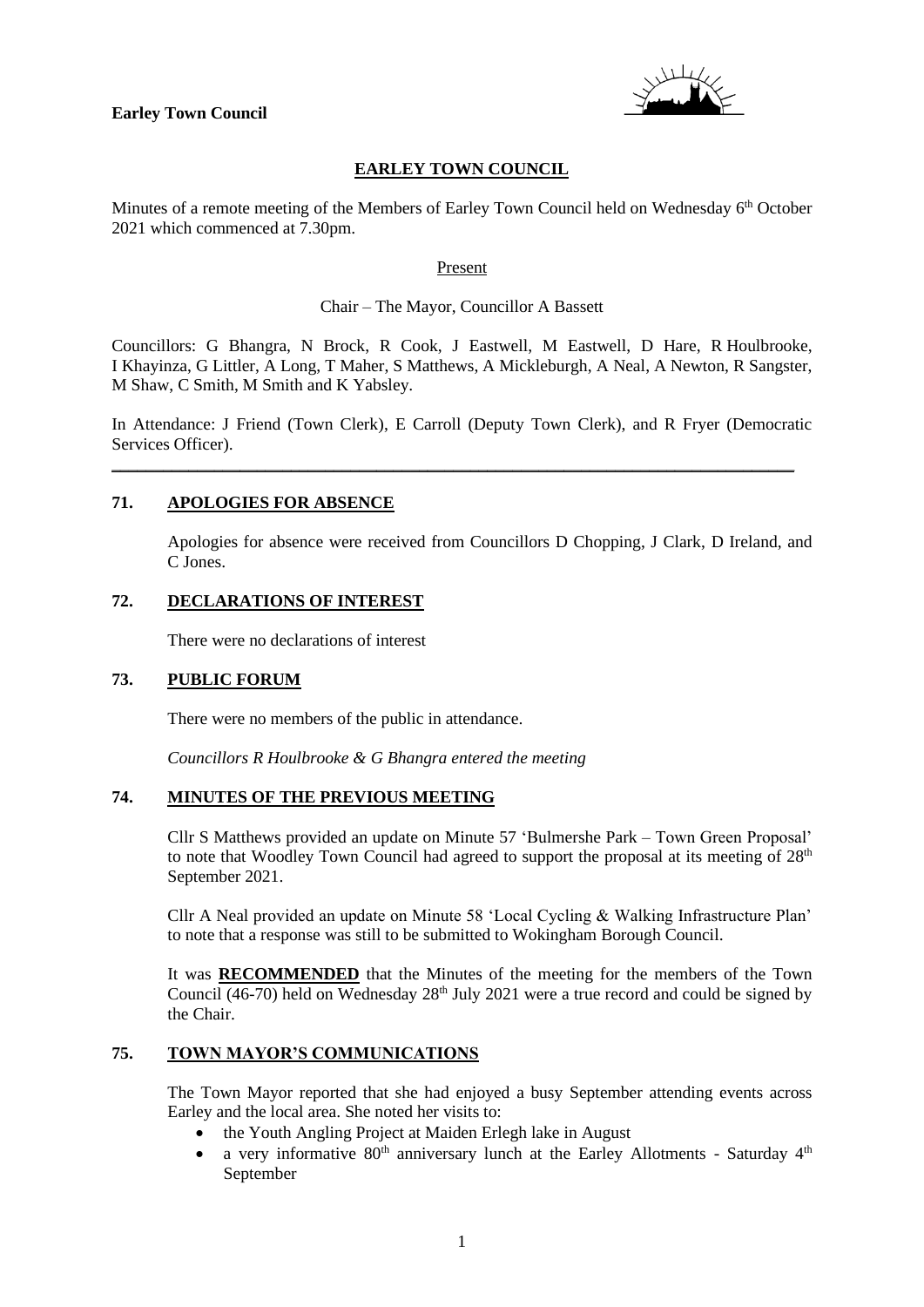- attendance at the Berkshire High Sheriff's Summer Reception Thursday 9<sup>th</sup> September
- the impressive Berkshire Vision AGM Thursday 16<sup>th</sup> September
- her participation in the ETC Volunteers Thames Waterside Litter pick Wednesday 22nd September
- McMillan Coffee Mornings at Austin House Fri 24th September and at the Interpretation Centre, Maiden Erlegh Nature Reserve - Friday 1<sup>st</sup> October
- Opening the St Nicolas Church Fete Saturday  $25<sup>th</sup>$  September.

*Councillor A Newton entered the meeting*

# **76. CHRISTMAS RECEPTION**

Members considered arrangements for the annual Town Mayor's Christmas Reception. It was agreed that the Council Chamber would be too small to host the event this year as consideration would still need to be given to minimising the risks of Covid infections. Radstock Lane Community Centre was considered a more suitable location however, available dates would be limited due to the existing bookings of regular hirers. Councillors were keen to be able to have the opportunity to present the Service to Earley awards but were mindful that some people may not be comfortable mixing in social gatherings. It was agreed that all staff and town councillors should be invited but their decision whether to attend or not must be respected.

It was agreed that the presentation for the annual awards for allotment holders should be made at the start of the next Amenities and Leisure Committee meeting rather than waiting until the Christmas Reception.

Cllr Bassett suggested that a small group of councillors could get together to sort out the details for this years' Town Mayor's Christmas Reception, although any arrangements would be dependent on the coronavirus situation at the time.

# **77. COMMITTEE REPORTS**

### 77.1 Amenities & Leisure Committee

Cllr A Newton presented the draft Minutes of the meeting of the Amenities & Leisure Committee held on Wednesday 8<sup>th</sup> September. She highlighted Minute 37 'Culver Lane Allotments' and noted that there would not be a 'most improved' award this year, as there was no data from last year, so instead the Town Council would offer prizes for the 2 runnersup.

Cllr Newton requested an update on Minute 38.1 'Replacement Swings Project', the Town Clerk confirmed that the installation had been completed and they were waiting for the area to settle before opening the equipment to the public. Members were pleased to hear that the new apparatus had received a post-installation inspection on Monday 6<sup>th</sup> October.

Cllr Newton mentioned Minute 40 'Youth Angling Project' which she noted had proven very successful.

Cllr Maher informed Members that he was seeking to organise a group for training in relation to Minute 41 'Tree Register'.

A correction was noted that for Minute 43 'Lakeside' the Minutes should read "biodiverse" environment, not "biodynamic" environment.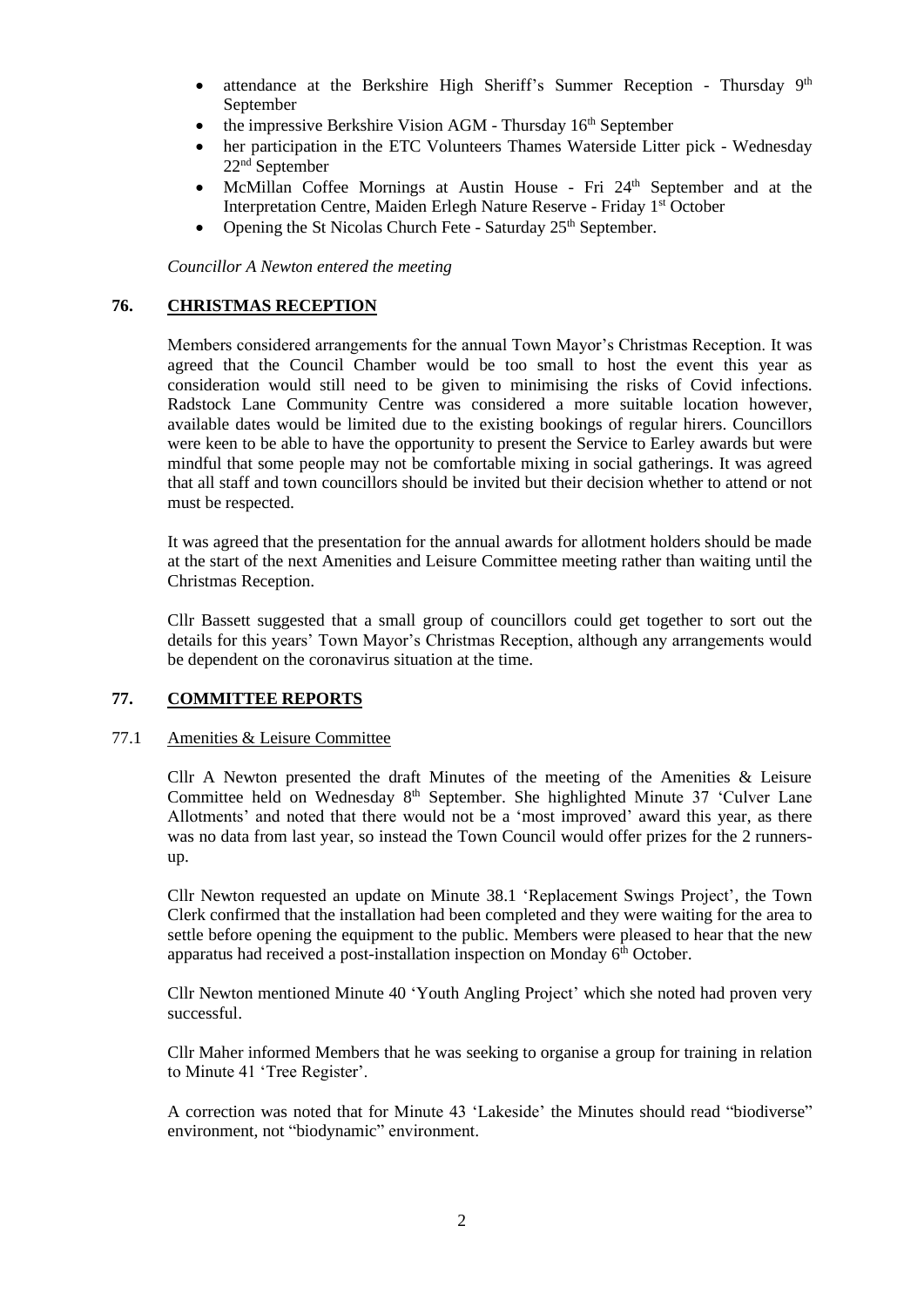The draft Minutes of the meeting of the Amenities & Leisure Committee held on 8<sup>th</sup> September 2021 (Minutes 32-49) were received.

#### 77.2 Planning Committee

Cllr G Littler presented the Minutes of the meeting for the members of the Planning Committee held on Tuesday  $3<sup>rd</sup>$  of August, and the draft Minutes of the meeting of the Planning Committee held on Tuesday 7<sup>th</sup> September. He noted a small omission on page 4 of the draft September Minutes, which had been corrected in the official Minutes.

The Minutes of the meeting for the members of the Planning Committee held on 3<sup>rd</sup> August 2021 (Minutes 57-69) and draft Minutes of the meeting of the Planning Committee held on 7 th September 2021 (Minutes 70-83) were received.

#### 77.3 Policy & Resources Committee

Cllr D Hare presented the draft Minutes of the meeting of the Policy & Resources Committee held on Wednesday 22<sup>nd</sup> September. He drew attention to Minute 44.1 'Completion of External Audit' and wished to express the Committee's thanks to officers for their efforts in achieving such a positive return.

Cllr Hare highlighted Minute 49 'Green Events  $2021 - 26$  to COP26' and commented on the very positive feedback that had been received from residents so far and wished to express the Committee's thanks to the Town Clerk and Deputy Town Clerk for their efforts on this project.

The Town Clerk, in response to a Member's question, provided an update on the IT upgrade to confirm that the project was within budget, and that some items of equipment were still awaited due to national shortages.

The draft Minutes of the meeting of the Policy & Resources Committee held on 22nd September 2021 (Minutes 40-58) were received.

### **78. REPRESENTATIVES TO OTHER BODIES**

#### 78.1 Earley Volunteer Driver Bureau

Cllr M Eastwell reported her attendance at a recent Earley Volunteer Driver Bureau meeting on 20<sup>th</sup> September 2021. She noted that they were not currently operational due to a shortage of drivers and office staff but were in the process of recruiting more volunteers. There was currently no set date for a return to service.

#### 78.2 Cleaner Air and Safer Transport Forum

Cllr Long provided a verbal report on a meeting of the Cleaner Air & Safer Transport Forum held on 19<sup>th</sup> August 2021. The Committee discussed the requirement for collaboration with Reading Borough Council for transport links given the shared border.

#### 78.3 Woodley and North Earley Community Forum

Cllr Shaw reported on the WANE meeting of  $28<sup>th</sup>$  September 2021. She noted the next meeting was scheduled for 18<sup>th</sup> January 2022.

The Chair, Cllr Bassett, reminded Members that it would be useful in future, if reports could be sent to the Town Clerk for inclusion on the agenda, thus giving others an opportunity to read and digest such reports.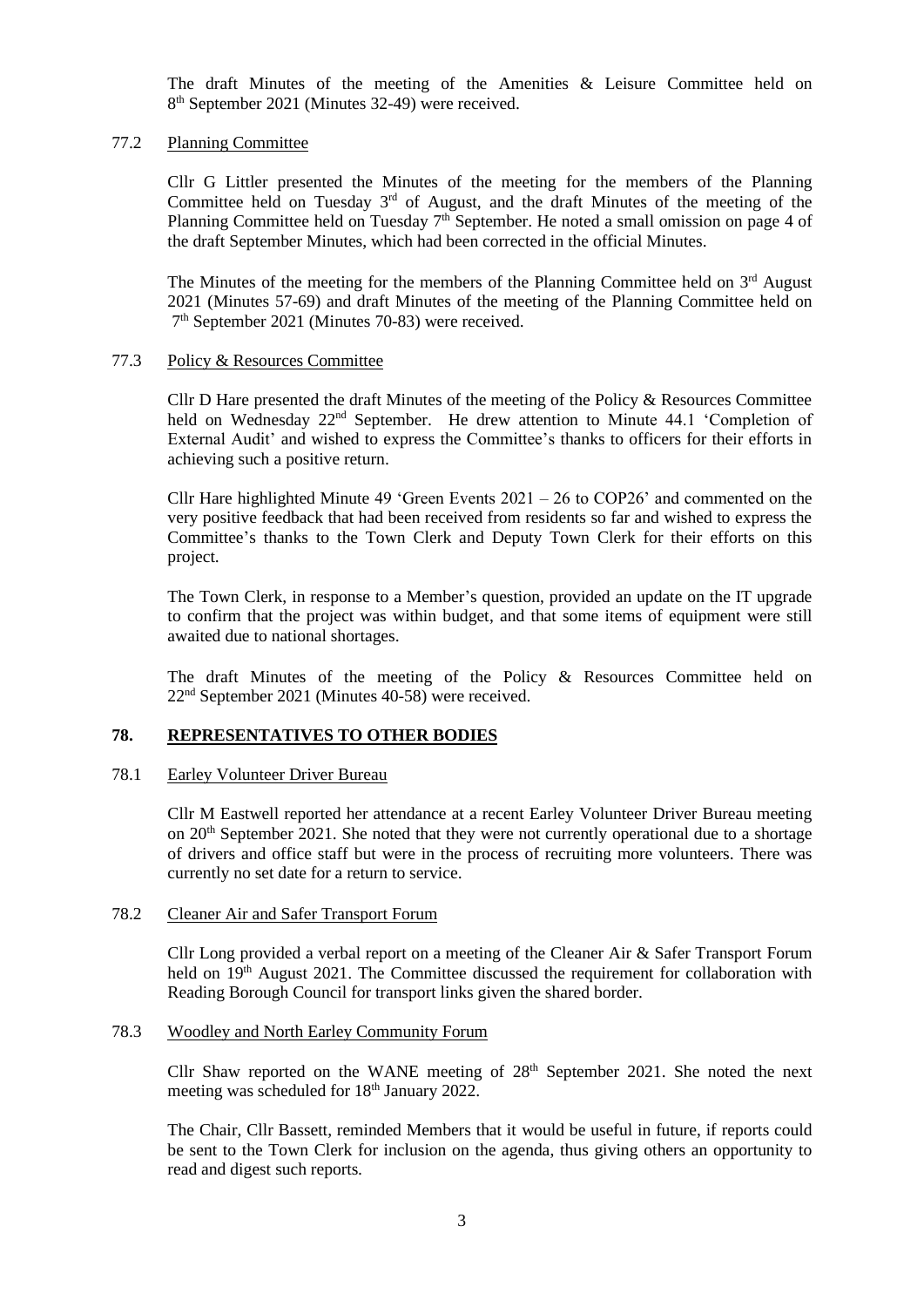# **79. BOROUGH PARISH LIAISON FORUM**

Members received an update from Cllrs Littler and Neal on the Borough Parish Liaison Forum meeting held on  $4<sup>th</sup>$  October 2021. They reported that other parish councils in the borough had agreed that the displaying of planning notices was an issue, but as no officer from Wokingham Borough was present, it was decided by the BPLF that the issue would be revisited at the next meeting.

A lack of Wokingham Borough officers in attendance at the meeting of 4<sup>th</sup> October meant that the matter of tree protection and planting would also be revisited at a later meeting.

Members noted WBC's decision to withdraw from the Public Protection Partnership with effect from 1st April 2022.

### **80. DELEGATION OF POWERS**

#### 80.1 Use of Delegated Powers

Members received a report detailing any use of delegated powers since the last meeting of the Council on  $28<sup>th</sup>$  July  $2021$ .

#### 80.2 Full Council

Members considered the continuing impact of the pandemic on the Council's ability to hold all meetings face to face whilst ensuring the safety of all participants. The Chair noted that whilst members were keen to return to normal and there was no direct legal requirement for social distancing, the Council needed to be aware of changing conditions and recognise its responsibility to protect officers, councillors and residents. The Town Council's current practice of holding committee meetings in person but Full Council meetings remotely (due to the lack of an appropriately sized venue) had been working well. In response to a question on advice from BALC, the Town Clerk reported that individual councils were dealing with this issue in a variety of ways, depending on their respective circumstances and that ETC's position was not unusual. After discussion it was

**RECOMMENDED** that the schedule of delegated powers detailed in Minutes 7, 7.1 and 7.2 'Delegated Powers' at the Annual Meeting of the Council, 4<sup>th</sup> May 2021, be continued for Full Council meetings, whilst meetings of committees should be held in person if possible. The continued adoption of the scheme to be reviewed again at the next meeting of Full Council.

### **81. EARLEY TOWN COUNCIL GREEN EVENTS 2021**

Councillors noted that the details of the events and activities being organised now featured on a dedicated page on the Town Council's website: *Green Events 2021 – 26 to COP26*. They were pleased to note that posters had been displayed on Town Council notice boards, and on councillors' social media channels. The events were proving to be highly successful and popular with residents, the Chair herself had attended several.

Members thanked officers for all their work in the organisation and running of the events and activities and were keen that consideration be given to repeating some of the events at a later date.

# **82. MAYS LANE CEMETERY**

It was noted that Wokingham Borough Council had finally agreed to consult with Earley Town Council on the plans to replace the footbridge at Earley train station. The Town Clerk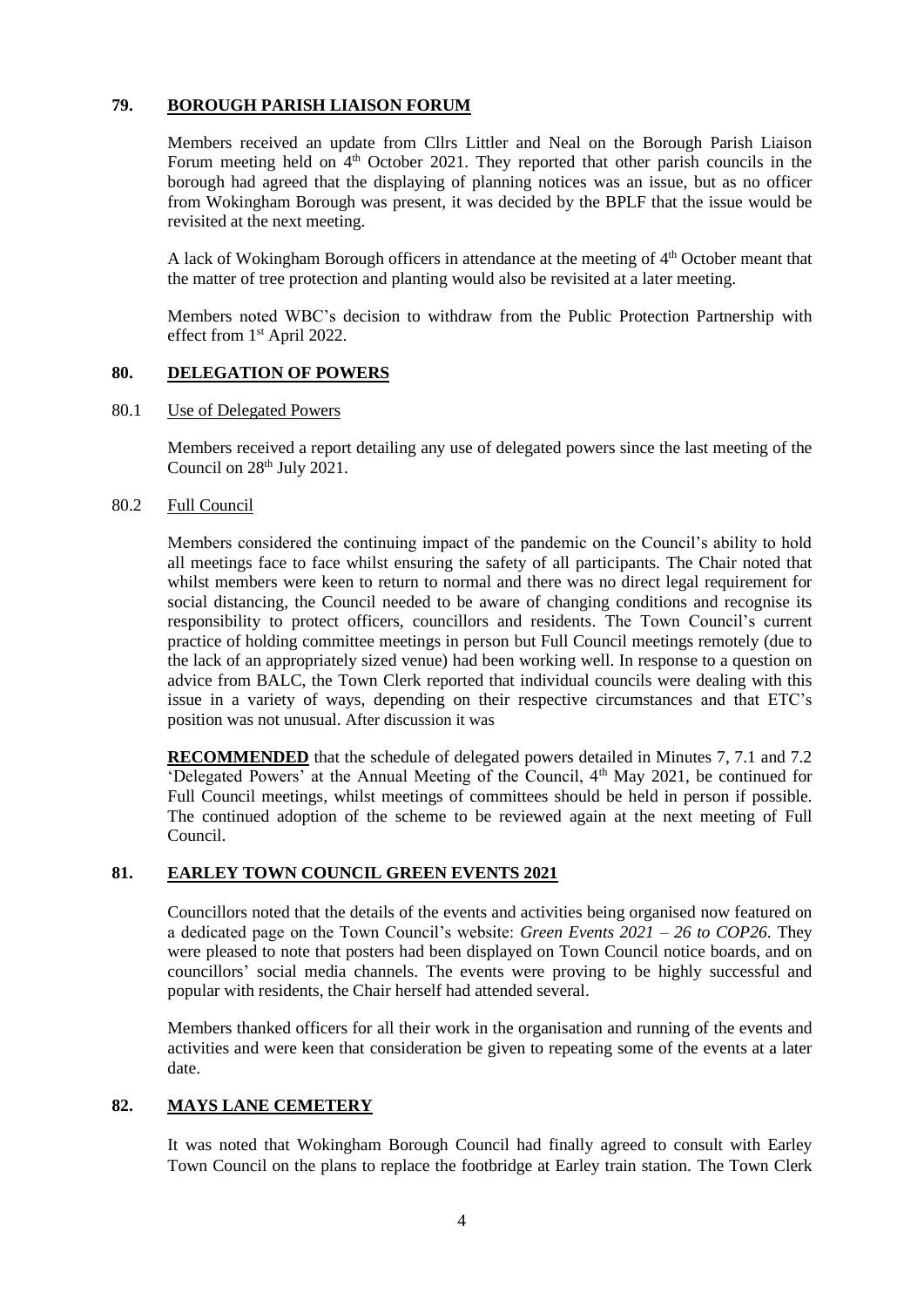reported that an information pack had been sent to all Councillors in advance of a meeting for councillors on  $13<sup>th</sup>$  October. Members requested that a plan marking the boundaries of Town Council land and the planned cemetery extension be sent out. A further meeting with WBC was scheduled for 1<sup>st</sup> November. Councillors discussed the proposed Mays Lane extension and expressed their desire to complete the extension as quickly as practicable. Members thanked the Town Clerk for her efforts in taking the initiative and getting WBC to start communicating with the Town Council on what was an important matter.

# **83. SIBLY TRANSFER**

Councillors noted that the transfer of open space from the developers of the Sibly estate, Persimmon Homes, to Earley Town Council was being handled by the respective parties' appointed solicitors. Cllr Hare read out a statement from Cllr Jones which sought to lay out the facts surrounding the history of this transfer. Members thanked Cllr Hare for providing the timeline of events.

The Town Clerk informed Members that she had worked with the solicitors to ensure that the assets that Persimmon were transferring were the correct ones and she hoped the Town Council would soon have a clearer idea of timescales until completion.

# **84. COUNCILLORS' ATTENDANCE**

### 84.1 Record of Members' Attendance

Members noted details of Councillors' attendance during 2021/22 at meetings of the Council and its Committees and at remote meetings held for members of Council and its Committees. It was noted that Cllr Littler had attended the Council Meeting of 17<sup>th</sup> June 2021, the record would be amended to reflect that. Councillors were pleased to note that all Members were compliant regarding Section 85 of the Local Government Act 1972, also known as the '6 month rule'.

# **85. ORDERS FOR PAYMENT**

Councillors noted the details of Orders for Payment (Vouchers  $4272 - 4321$ ), and that there were no Imprest Account vouchers to report.

### **86. PUBLICATIONS**

It was noted that the following publications had been received and were available for perusal from the Council Offices.

| <b>MERA</b> | Minutes of Executive Meeting $-9th$ September 2021 |
|-------------|----------------------------------------------------|
| ACER        | $E$ -newsletter – Autumn 2021                      |

# **87. PRESS RELEASES**

Councillors requested the following press releases be issued:

- 87.1 A further press release on the '26 to COP26' events once the programme entered its later half.
- 87.2 A press release on the new Earley Tree Walk.

# **88. EXCLUSION OF PUBLIC AND PRESS**

There were no members of the public or press present. It was agreed that the remaining items on the Agenda be taken under Part II.